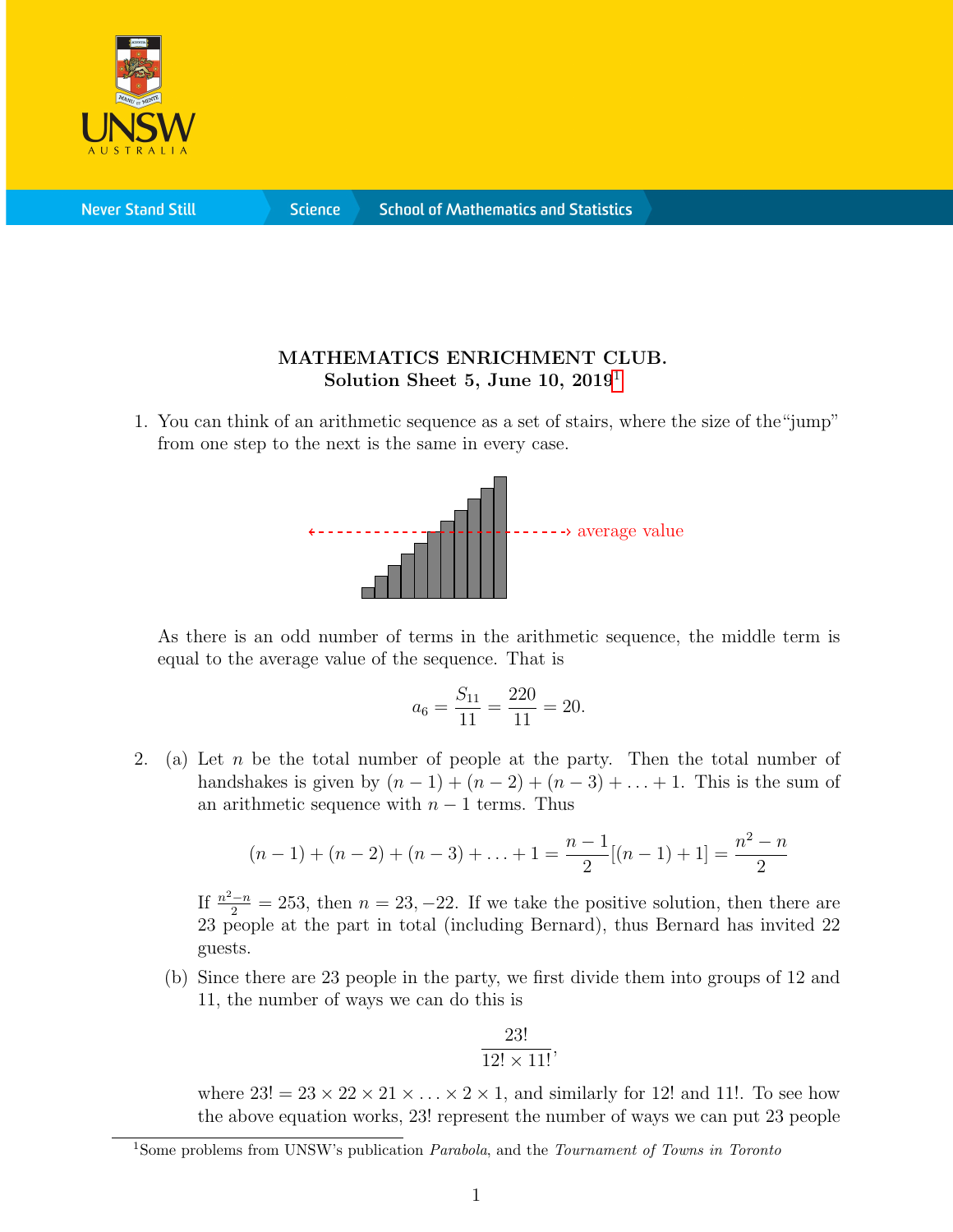into 23 chairs, but we don't care how the 12 or 11 people are arranged within the group, so we remove 12! and 11!.

Next we consider how many ways 11 and 12 people can be arranged at a round table. For the group of 12 people, there are 12! ways in which they can be arranged into 12 chairs. However because the table is round, we can rotate the table and get the same arrangement; the number of rotations is 12. Hence we conclude that there is  $12!/12 = 11!$  ways the 12 person group can be arranged. For the group of 11 people, there are 10! ways to arrange them following a similar argument as the 12 group case. Thus we conclude the total number of ways Bernard can do this is

$$
\frac{23!}{12! \times 11!} \times 11! \times 10! = \frac{23!}{12 \times 11}.
$$

3. Suppose that  $n$  is a positive integer that is one less than a perfect cube. Then there is another positive integer m such that  $n = m^3 - 1$ . This is the difference of two cubes, thus

$$
m^3 - 1 = (m - 1)(m^2 + m + 1)
$$

If  $m = 2$ , then this means that  $n = 1 \times 7$ , a prime. If, however,  $m \neq 2$ , then n has a non-trivial factorisation as neither  $m-1$  or  $m^2 + m + 1$  is equal to one. That is, n is not prime.

- 4. Let  $\triangle ABC$  be a isosceles triangle with base  $\angle BAC = \angle BAC = 72^{\circ}$ , D is the point of intersection between the bisector of  $\angle BAC$  and the line CB, as shown.
	- (a) Let  $x = \frac{a}{b}$  $\frac{a}{b}$ . By the sum of angles in  $\triangle ADC$ ,  $\angle ADC = 72^{\circ}$ . Therefore, the triangles  $\triangle ACD$  and  $\triangle BAC$  are similar. Furthermore,  $\triangle ADB$  is isosceles, so that  $a = AD = BD$ , as shown below.



Now by ratios of similar triangles we have  $\frac{AC}{CD} = \frac{BC}{AC}$  or  $\frac{a}{b} = \frac{a+b}{a}$  $\frac{+b}{a}$ , which implies  $x = 1 + \frac{1}{x}$ . Solving for x gives  $\frac{a}{b} =$  $1+\sqrt{5}$  $\frac{\sqrt{5}}{2}$ .

(b) Applying the cosine rule to  $\triangle ADC$ , we have

$$
\cos(36^\circ) = \frac{2a^2 - b^2}{2a^2} = 1 - \frac{1}{2} \left(\frac{1}{x}\right)^2 = \frac{1 + \sqrt{5}}{4}
$$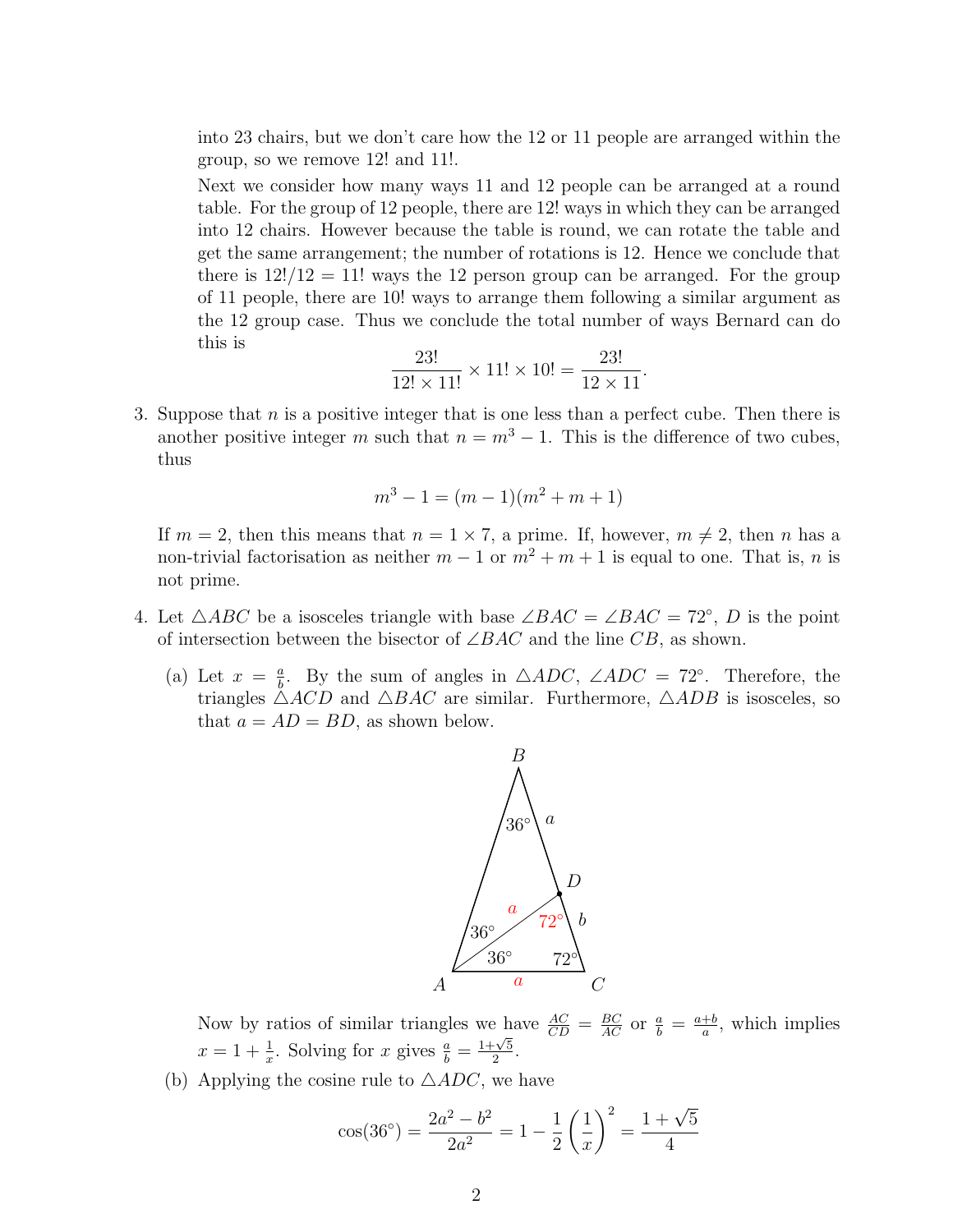5. We can always pair up the divisors of a number x in such a way that the product of the pair is equal to the number itself. For example the divisors of 4 are 1, 2 and 4, which can be paired up into  $\{1,4\}$  and  $\{2\}$ . In particular, note that if x has an odd number of divisors, then  $x$  is a perfect square.

Suppose we have a number x with an odd number of even divisors and even number of odd divisors, then the total number of divisors of x must be odd. Hence x is a perfect square.

If x is odd, then is has no even divisors. Since zero is an even number, this means that x has an even number of even divisors, contrary to our assumption. Thus  $x$  is even.

We can write  $x$  in terms of its prime factors as

$$
x = p_1^{e_1} p_2^{e_2} p_3^{e_3} \dots p_k^{e_k}
$$

where the  $p_i$  for  $i = 1, 2, \ldots, k$  are the prime factors of x and the  $e_i$  are their respective exponents. In number theory, the  $\tau$ -function is the function that returns the number of factors of a positive integer. Once the prime factorisation of x is known,  $\tau(x)$  is easily computed.

$$
\tau(x) = (e_1 + 1)(e_2 + 1)(e_3 + 1) \dots (e_k + 1).
$$

Now since x is even, we know that  $p_1 = 2$ , and to find the number of odd divisors, we should calculate  $(e_2 + 1)(e_3 + 1) \dots (e_k + 1)$ . However, as x is a square number, all the  $e_i$  are even numbers. This means that  $(e_2 + 1)(e_3 + 1) \dots (e_k + 1)$ , is the product of  $k-1$  odd numbers, and thus is odd. So there is no such number x.

6. Statement (c) is false. Because if we assume (c) is true, then by statement (b),  $a+b=$  $3b+5$  so that  $3b+5$  is divisible by 3; (b) is false. Also by statement (d),  $7(a+b)-6a$ is a prime, but  $7(a + b) - 6a$  is divisible by 3; (d) is false. We have too many false statements if  $(c)$  is true.

By statements (a) and (b),  $2b + 6$  is divisible by b. Therefore b is a divisor of 6; that is b is 1, 2, 3 or 6. By statement (b) and (d),  $9b + 5$  is a prime. Then

| h | $a = 2b + 5$ $a + 7b$ |    |
|---|-----------------------|----|
| L | 7                     | 14 |
| 2 | 9                     | 23 |
| 3 | 11                    | 32 |
| 6 | 17                    | 59 |

We can see that the only prime numbers in the third column are 23 and 59, corresponding to the solutions  $a = 9$ ,  $b = 2$  and  $a = 17$ ,  $b = 6$ .

## Senior Questions

1. (a) One way to do this is by polynomial long division [http://en.wikipedia.org/](http://en.wikipedia.org/wiki/Polynomial_long_division) [wiki/Polynomial\\_long\\_division](http://en.wikipedia.org/wiki/Polynomial_long_division), another way is by induction.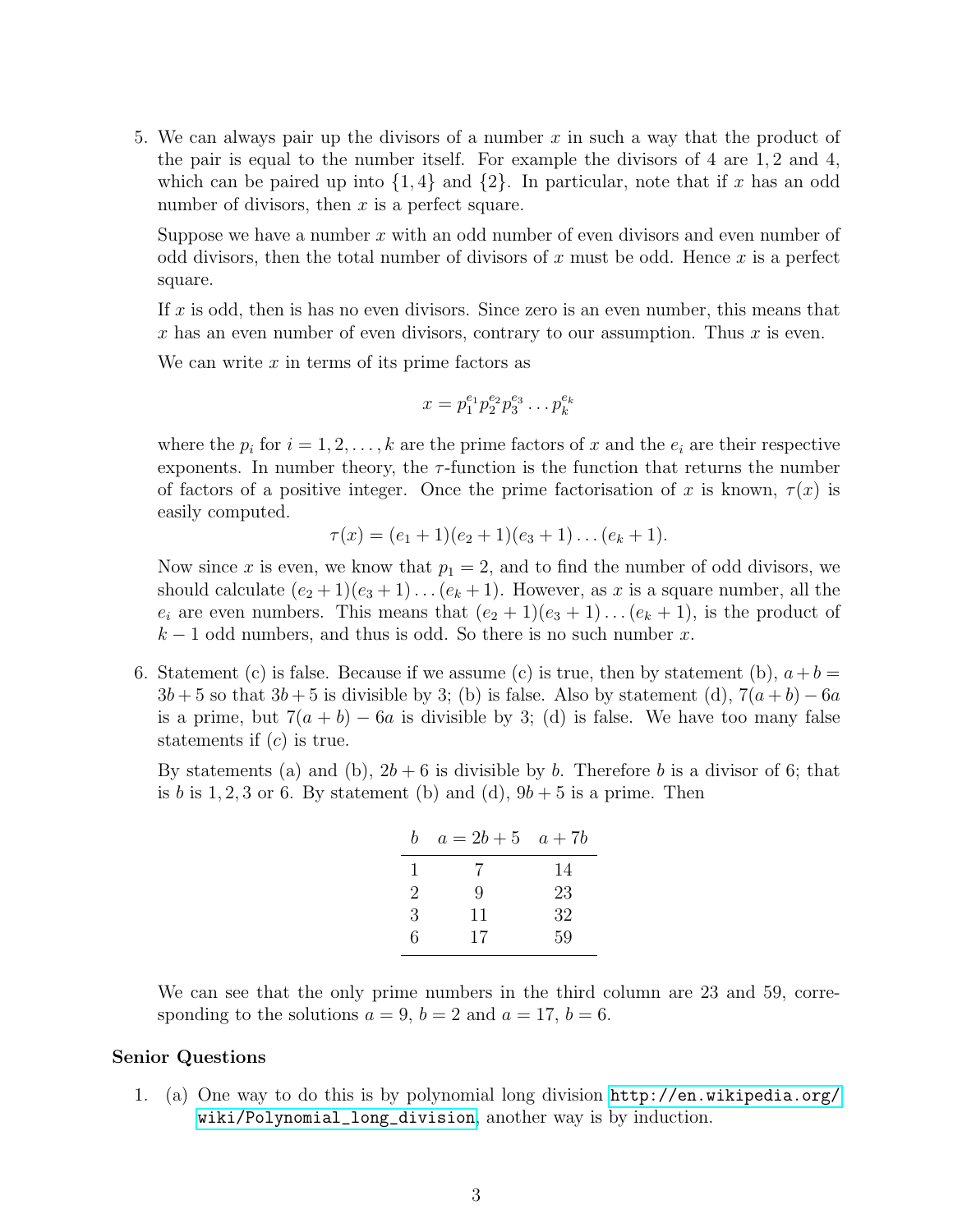(b) Using part (a), we have  $a^{n} - 1 = (a - 1)(a^{n} + a^{n-1} + ... + a + 1)$ . Since  $a^{n} - 1$  is prime, the only factor it can have is 1; we must have  $a - 1 = 1$ , so  $a = 2$ . Suppose *n* is not prime, then there are positive integers  $x > 1$  and  $y > 1$  such that  $n = xy$ . If we write  $a^{n} - 1 = a^{xy} - 1 = (a^{x})^{y} - 1$ , then we can use the results of part  $(a)$  with  $a^x$  instead of a to obtain

$$
a^{n} - 1 = (a^{x})^{y} - 1 = (a^{x} - 1)[(a^{x})^{y} + (a^{x})^{y-1} + \ldots + a^{x} + 1].
$$

Because the LHS of the above equation is a prime, we can conclude (just as before) that  $a^x - 1 = 1$ , which means  $a^x = 2^x = 2$ ;  $x = 1$ , and we have a contradiction.

2. Let  $F_n$  be the *n*th Fibonacci number. The Fibonacci numbers,  $0, 1, 1, 2, 3, 5, \ldots$ , can be defined by the recurrence relation

$$
F_n = F_{n-1} + F_{n-2},
$$

with initial conditions  $F_0 = 0$  and  $F_1 = 1$ .

(a) Substituting  $F_n = Ar^n$  into the recurrence relation, we have

$$
Ar^n = Ar^{n-1} + Ar^{n-2}.
$$

Thus

$$
Ar^{n} - Ar^{n-1} - Ar^{n-2} = 0
$$
  

$$
Ar^{n-2}(r^{2} - r - 1) = 0
$$

Now if either  $A = 0$  or  $r = 0$ , this would mean that  $F_n = 0$  for all n, which is clearly not the case. Thus  $r^2 - r - 1 = 0$ , as required.

(b) As given in the question

$$
F_n = \alpha \left(\frac{1+\sqrt{5}}{2}\right)^n + \beta \left(\frac{1-\sqrt{5}}{2}\right)^n.
$$

Substituting in the initial conditions  $F_0 = 0$  and  $F_1 = 1$ , we have

$$
\alpha + \beta = 0 \qquad (1).
$$
  

$$
\alpha \left( \frac{1 + \sqrt{5}}{2} \right) + \beta \left( \frac{1 - \sqrt{5}}{2} \right) = 1 \qquad (2).
$$

Solving this system of equations simultaneously gives the result  $\alpha = \frac{1}{\sqrt{2}}$ 5 and  $\beta = -\frac{1}{\sqrt{2}}$  $\frac{1}{5}$ . Thus the closed formula for the *n*th Fibonacci number is

$$
F_n = \frac{1}{\sqrt{5}} \left( \frac{1 + \sqrt{5}}{2} \right)^n - \frac{1}{\sqrt{5}} \left( \frac{1 - \sqrt{5}}{2} \right)^n.
$$